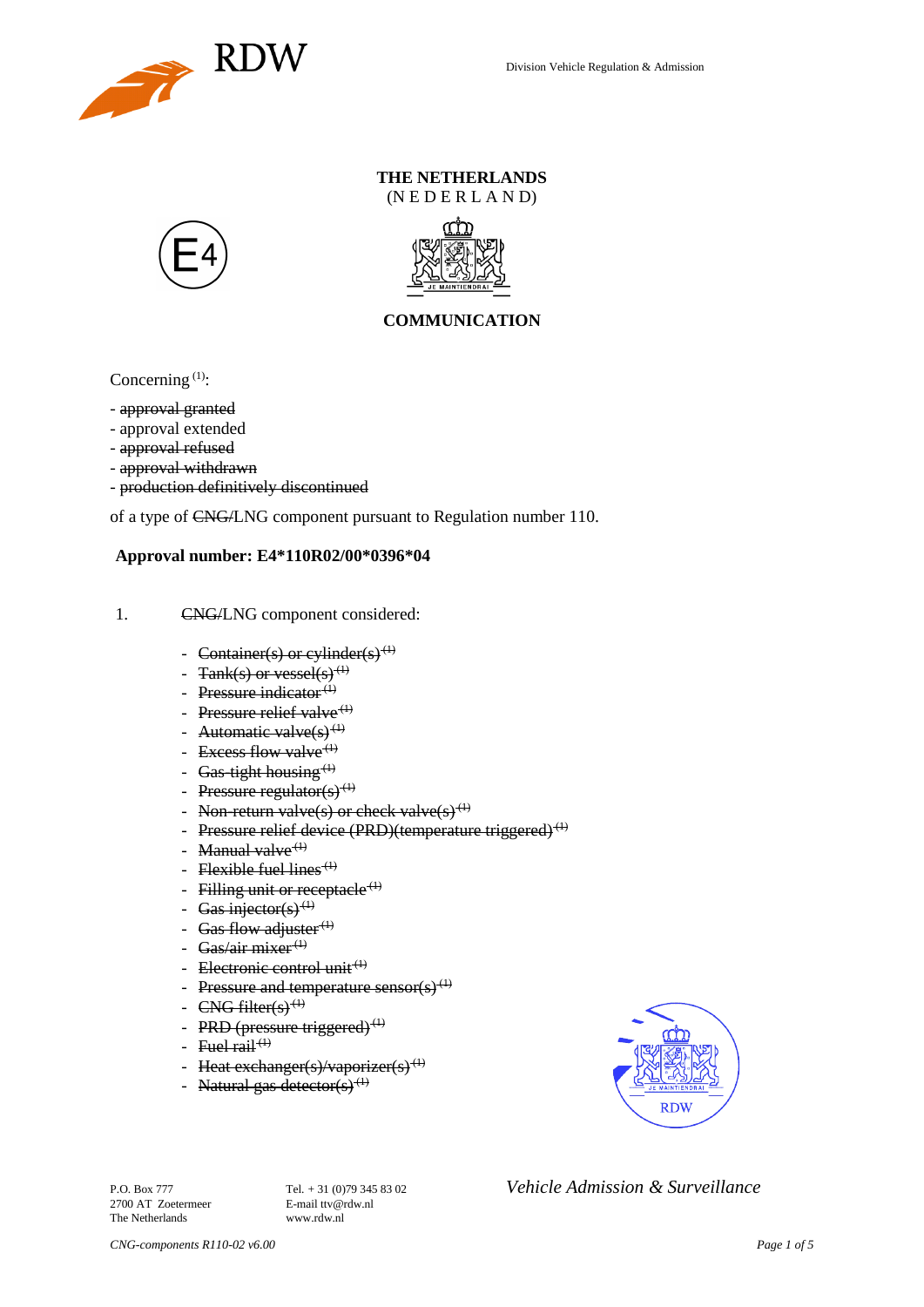- LNG filling receptacle(s)<sup>(1)</sup>
- LNG pressure control regulator(s)<sup>(1)</sup>
- LNG pressure and/or temperature sensor(s)<sup> $(t)$ </sup>
- LNG manual valve $(s)$ <sup>(1)</sup>
- LNG automatic valve $(s)$ <sup>(1)</sup>
- LNG non-return valve $(s)$ <sup>(1)</sup>
- LNG pressure relief valve $(s)$ <sup>(1)</sup>
- LNG excess flow valve(s)<sup>(1)</sup>
- LNG fuel pump $(s)$ <sup> $(1)$ </sup>

-

- 2. Trade name or mark : Economizer ECL/ECR series Brand names: RegO Products Macro Technologies 3. Manufacturer's name and address : Engineered Controls International LLC 100 RegO Drive 27244 Elon, North Carolina United States of America 4. If applicable, name and address of manufacturer's representative : 5. Submitted for approval on : March 2015 6. Technical service responsible for conducting approval tests : Kiwa Nederland B.V. P.O. Box 137 7300 AC Apeldoorn The Netherlands 7. Date of report issued by that service  $\therefore$  October 25<sup>th</sup> 2018 8. Number of report issued by that service : 150201360\_180800424 9. Approval : granted/refused/extended/withdrawn<sup>(1)</sup> 10. Reason(s) of extension (if applicable) : The currently homologated LNG Economizer ECL/ECR series is updated with model ECL502-xxxNX The new Gylon 3505 gasket is replacing the old Teflon liner for the whole ECL series. 11. Place : Zoetermeer 12. Date : 12-NOV-2018
- 13. Signature
- R.F.R. Clement 14. The documents filed with the application or extension of approval can be obtained upon request.

l

<sup>(1)</sup> Strike out what does not apply.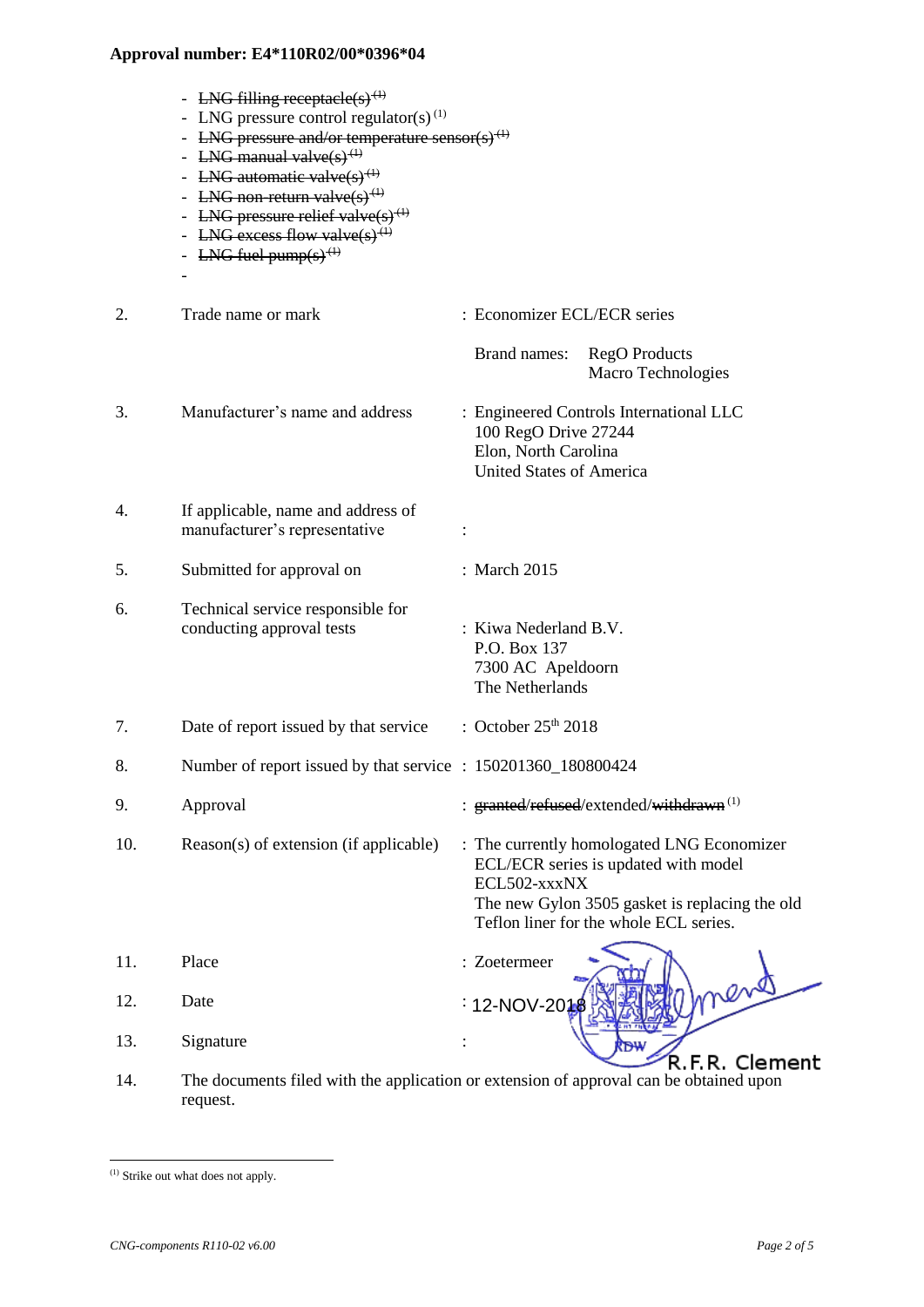### **ADDENDUM**

1. Additional information concerning the type approval of a type of CNG/LNG components pursuant to Regulation number 110.

| 1.1.<br>1.1.1.   | Natural Gas Storage System<br>Container(s) or cylinder(s) (for CNG system) |          |  |
|------------------|----------------------------------------------------------------------------|----------|--|
|                  | 1.1.1.1. Dimensions                                                        |          |  |
|                  | 1.1.1.2. Material                                                          |          |  |
| 1.1.2.           | Tank(s) or vessel(s) (for LNG system)                                      |          |  |
|                  | $1.1.2.1.$ Capacity                                                        |          |  |
|                  | 1.1.2.2. Material                                                          |          |  |
|                  |                                                                            |          |  |
| 1.2.             | Pressure indicator                                                         |          |  |
| 1.2.1.<br>1.2.2. | Working pressure(s) $(2)$<br>Material                                      | $\vdots$ |  |
|                  |                                                                            |          |  |
| 1.3.             | Pressure relief valve (discharge valve)                                    |          |  |
| 1.3.1.           | Working pressure(s) $^{(2)}$                                               | $\vdots$ |  |
| 1.3.2.           | Material                                                                   |          |  |
|                  |                                                                            |          |  |
| 1.4.             | Automatic valve(s)                                                         |          |  |
| 1.4.1.           | Working pressure(s) $^{(2)}$<br>Material                                   |          |  |
| 1.4.2.           |                                                                            |          |  |
| 1.5.             | Excess flow valve                                                          |          |  |
| 1.5.1.           | Working pressure(s) $^{(2)}$                                               |          |  |
| 1.5.2.           | Material                                                                   |          |  |
|                  |                                                                            |          |  |
| 1.6.             | Gas-tight housing                                                          |          |  |
| 1.6.1.           | Working pressure(s) $^{(2)}$                                               |          |  |
| 1.6.2.           | Material                                                                   |          |  |
| 1.7.             | Pressure regulator(s)                                                      |          |  |
| 1.7.1.           | Working pressure(s) <sup>(2)</sup>                                         |          |  |
| 1.7.2.           | Material                                                                   |          |  |
|                  |                                                                            |          |  |
| 1.8.             | Non-return valve(s) or check valve(s)                                      |          |  |
| 1.8.1.           | Working pressure(s) $^{(2)}$                                               |          |  |
| 1.8.2.           | Material                                                                   |          |  |
| 1.9.             | Pressure relief device (temperature triggered)                             |          |  |
| 1.9.1.           | Working pressure(s) $(2)$                                                  |          |  |
| 1.9.2.           | Material                                                                   |          |  |
|                  |                                                                            |          |  |
| 1.10.            | Manual valve                                                               |          |  |
| 1.10.1.          | Working pressure(s) <sup>(2)</sup>                                         |          |  |
| 1.10.2.          | Material                                                                   |          |  |
| 1.11.            | Flexible fuel lines                                                        |          |  |
| 1.11.1.          | Working pressure(s) $(2)$                                                  |          |  |
| 1.11.2.          | Material                                                                   |          |  |
|                  |                                                                            |          |  |

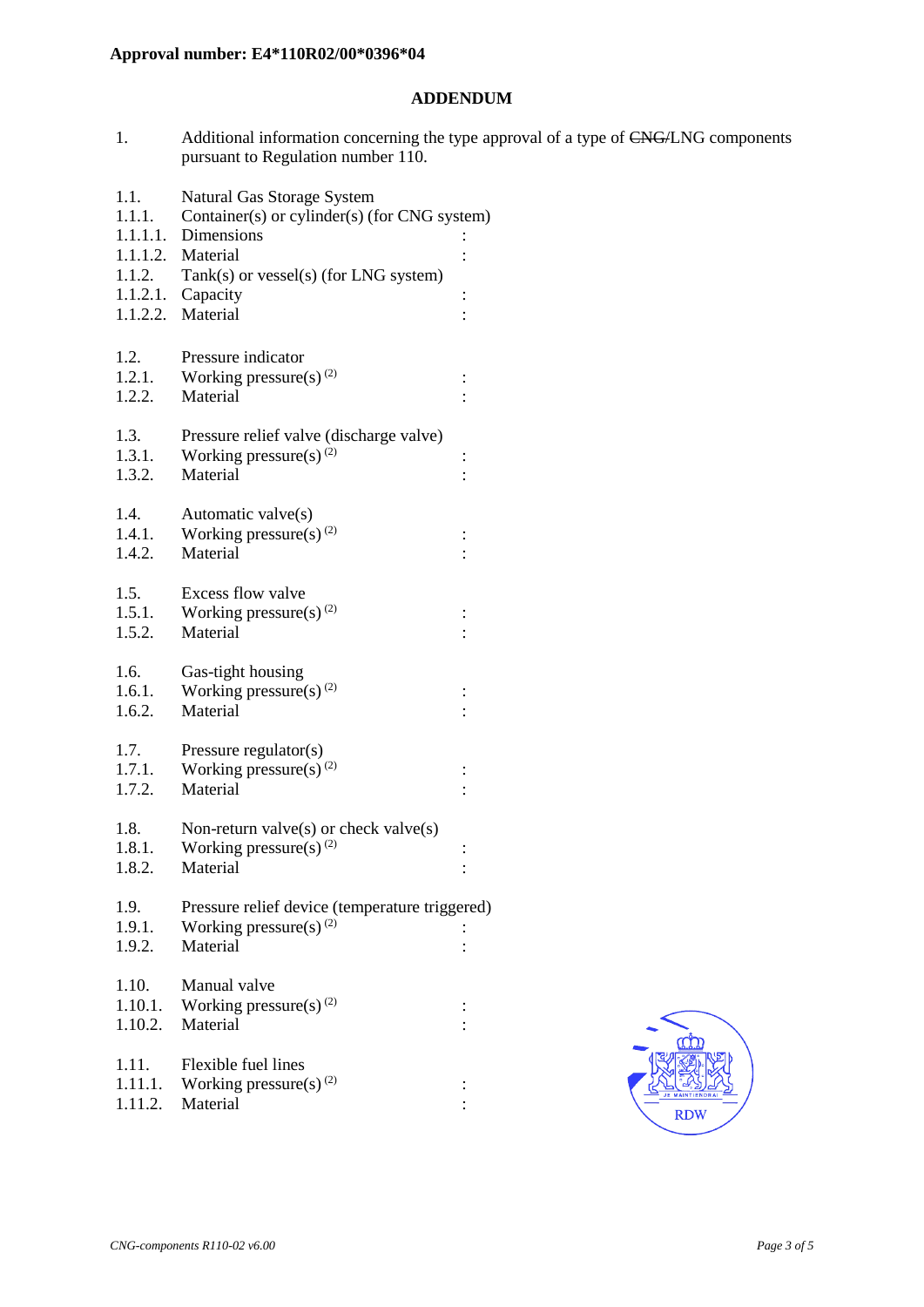| 1.12.<br>1.12.1.<br>1.12.2. | Filling unit or receptacle<br>Working pressure(s) $^{(2)}$<br>Material                | ÷                                                                |
|-----------------------------|---------------------------------------------------------------------------------------|------------------------------------------------------------------|
| 1.13.<br>1.13.1.<br>1.13.2. | Gas injector( $s$ )<br>Working pressure(s) <sup>(2)</sup><br>Material                 | $\vdots$                                                         |
| 1.14.<br>1.14.1.<br>1.14.2. | Gas flow adjuster<br>Working pressure(s) <sup>(2)</sup><br>Material                   |                                                                  |
| 1.15.<br>1.15.1.<br>1.15.2. | Gas/air mixer<br>Working pressure(s) $^{(2)}$<br>Material                             |                                                                  |
| 1.16.<br>1.16.1.            | Electronic control unit<br>Basic software principles                                  | $\ddot{\cdot}$                                                   |
| 1.17.<br>1.17.1.<br>1.17.2. | Pressure and temperature sensor(s)<br>Working pressure(s) $^{(2)}$<br>Material        | $\vdots$                                                         |
| 1.18.<br>1.18.1.<br>1.18.2. | CNG filter(s)<br>Working pressure(s) $^{(2)}$<br>Material                             | ÷                                                                |
| 1.19.<br>1.19.1.<br>1.19.2. | PRD (pressure triggered)<br>Working pressure(s) <sup>(2)</sup><br>Material            |                                                                  |
| 1.20.<br>1.20.1.<br>1.20.2. | Fuel rail $(s)$<br>Working pressure(s) <sup>(2)</sup><br>Material                     |                                                                  |
| 1.21.<br>1.21.1.<br>1.21.2. | Heat Exchanger(s)/Vaporizer(s)<br>Working pressure(s) $^{(2)}$<br>Material            |                                                                  |
| 1.22.<br>1.22.1.<br>1.22.2. | Natural gas detector(s)<br>Working pressure(s) $^{(2)}$<br>Material                   |                                                                  |
| 1.23.<br>1.23.1.<br>1.23.2. | $LNG$ filling receptacle $(s)$<br>Working pressure(s) $^{(2)}$<br>Material            |                                                                  |
| 1.24.<br>1.24.1.            | $LNG$ pressure control regulator(s)<br>Working pressure(s) $^{(2)}$                   | : ECL and ECR series up to 3.8 MPa                               |
| 1.24.2.                     | Material                                                                              | ECL 502 series up to 1.6 MPa<br>: See report 150201360_180800424 |
| 1.25.<br>1.25.1.<br>1.25.2. | LNG pressure and/or temperature sensor(s)<br>Working pressure(s) $^{(2)}$<br>Material |                                                                  |